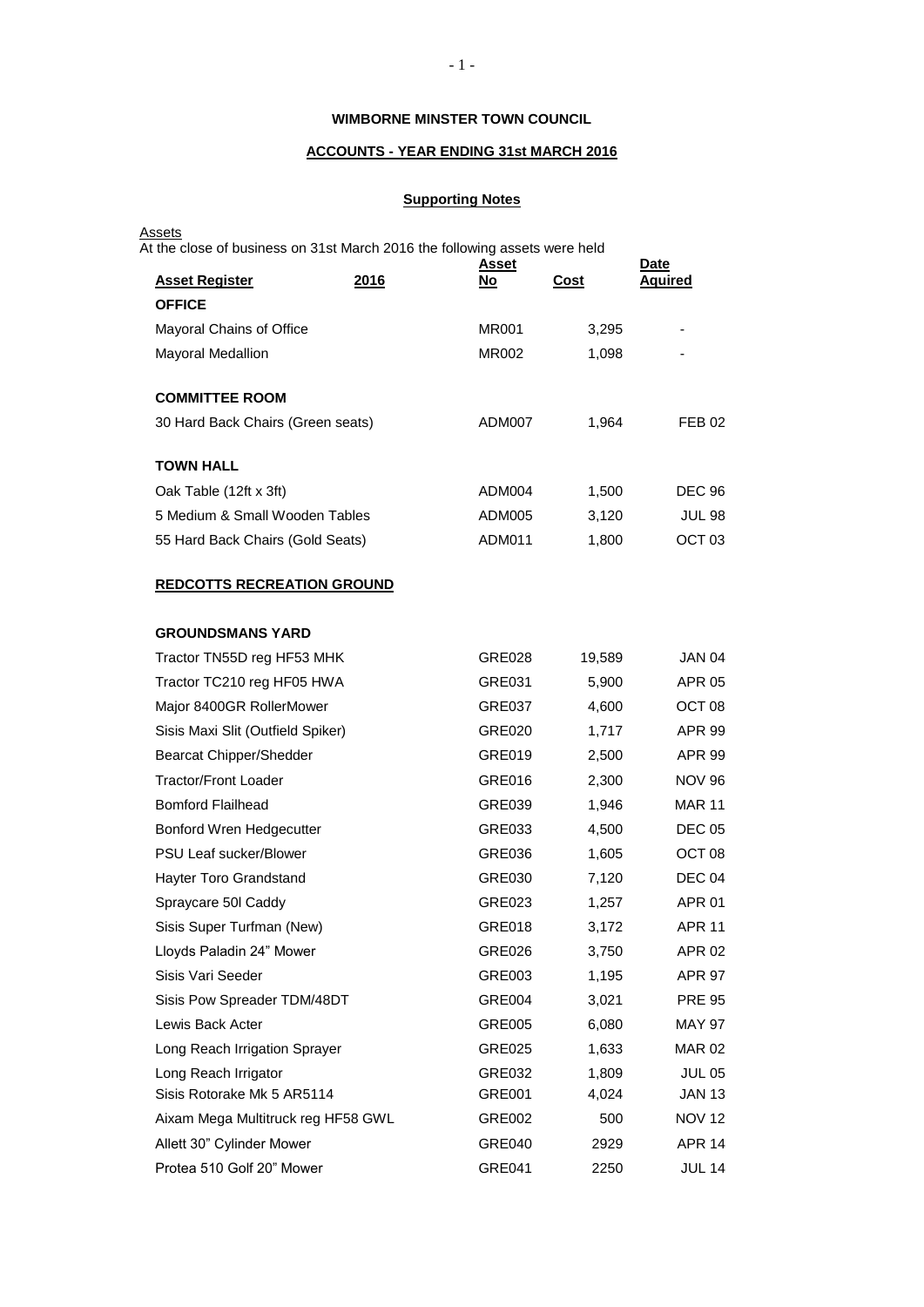| <b>REDCOTTS PLAY AREA</b>                         | <b>LAN015</b>     | 75672      | <b>APR 14</b>      |
|---------------------------------------------------|-------------------|------------|--------------------|
| <b>REDCOTTS SKATE FACILITY</b>                    | <b>LAN016</b>     | 34,500     | SEPT <sub>13</sub> |
|                                                   |                   |            |                    |
| <b>BUILDINGS</b>                                  |                   |            |                    |
| Redcotts Lodge                                    | <b>LAN003</b>     | 157,755    | <b>PRE 95</b>      |
| Pavilion, Leigh Park                              | <b>LAN004</b>     | 240,971    | <b>PRE 95</b>      |
| Pavilion, Redcotts Recreation Ground              | <b>LAN005</b>     | 416,326    | <b>PRE 95</b>      |
| <b>Toilet Building Redcotts Recreation Ground</b> | <b>LAN006</b>     | 38,595     | <b>JUL 11</b>      |
| Gazebo, Town Hall                                 | <b>LAN007</b>     | 55,481     | <b>PRE 95</b>      |
| Roundhouse, Redcotts Recreation Ground            | <b>LAN008</b>     | 6,000      | <b>PRE 95</b>      |
| Tennis Pavilion, Redcotts Recreation Ground       | <b>LAN009</b>     | 50,000     | <b>PRE 95</b>      |
| <b>Town Hall</b>                                  | <b>LAN010</b>     | 435,451    | <b>PRE 95</b>      |
| Leigh Park Community Centre                       | <b>LAN011</b>     | 590,218    | <b>MAR 10</b>      |
| <b>New Groundsmens Store</b>                      | <b>LAN014</b>     | 84,443     | <b>MAR 12</b>      |
| <b>OTHER</b>                                      |                   |            |                    |
| Leigh Park Toddlers Play Area                     | LAN <sub>12</sub> | 24,950     | SEPT <sub>11</sub> |
| Leigh Park Adventure Play Area                    | <b>LAN 13</b>     | 25,532     | <b>MAR 11</b>      |
| <b>CCTV EQUIPMENT</b>                             | CCT001            | 178,000    | <b>APR 08</b>      |
| <b>Redcotts Recreation Ground</b>                 | <b>LAN001</b>     | 1          |                    |
| Leigh Park Playing Fields                         | <b>LAN002</b>     | 1          |                    |
| Shopwatch Repeater & Ariel                        | CCT002            | 1,100      | Mar 12             |
| <b>TOTAL</b>                                      |                   | £2,511,170 |                    |
| <b>DISPOSED</b>                                   |                   |            |                    |
| Sisis Autorake Mk4                                | <b>GRE021</b>     | 2,333      | <b>AUG 99</b>      |
| <b>Sisis Sprolly</b>                              | GRE023            | 1,257      | <b>APR 01</b>      |
| <b>Haytor Senator</b><br>20" Protea C/W Brush &   | <b>GRE006</b>     | 3,277      | <b>PRE 95</b>      |
| Grass Box                                         | <b>GRE038</b>     | 1,600      | <b>DEC 09</b>      |

(The Sisis Autorake Mk4 has been replaced with a newer model but is still used for spiking. The 20" Protea Mower is being kept for spare parts only.)

Note: All items valued at historical cost except completed buildings pre 2011 which were fixed at 2010 insurance values.

**Leases** 

During the year there were two lease/rental agreements in operation.

| Lessor                     | Purpose     | Amount Paid |                       |
|----------------------------|-------------|-------------|-----------------------|
| BNP Paribas                | Photocopier | £884.87     | Terminated 14/12/2015 |
| Siemens Financial Services | Photocopier | £708.96     | Terminates 14/12/2020 |

## **Borrowings**

At the close of business on 31st March 2016, the following loans to the council were outstanding:

| <b>Purpose</b>                     | <b>Amount</b> | Interest rate | <b>Final Payment</b> |
|------------------------------------|---------------|---------------|----------------------|
| <b>Town Hall</b>                   | £18,659.73    | 10.25 %       | 22.04.2017           |
| Town Hall Refurbishment            | £86,800.26    | 5.50 %        | 29.09.2025           |
| C.C.T.V. Loan                      | £65,696.60    | 5.00%         | 29.10.2026           |
| C.C.T.V Loan 2                     | £16,242,32    | 4.30 %        | 28.03.2018           |
| Redcotts Lodge                     | £20,386.55    | 4.75 %        | 30.09.2029           |
| Leigh Park Community Centre        | £226,940,53   | 4.63%         | 13.07.2042           |
| Redcotts Rec New Storage & Toilets | £93,900.48    | 3.85%         | 11.10.2035           |
| Redcotts Play Area Redevelopment   | £59,032.97    | 2.97 %        | 04.04.2024           |
| <b>TOTAL</b>                       | £587,659.44   |               |                      |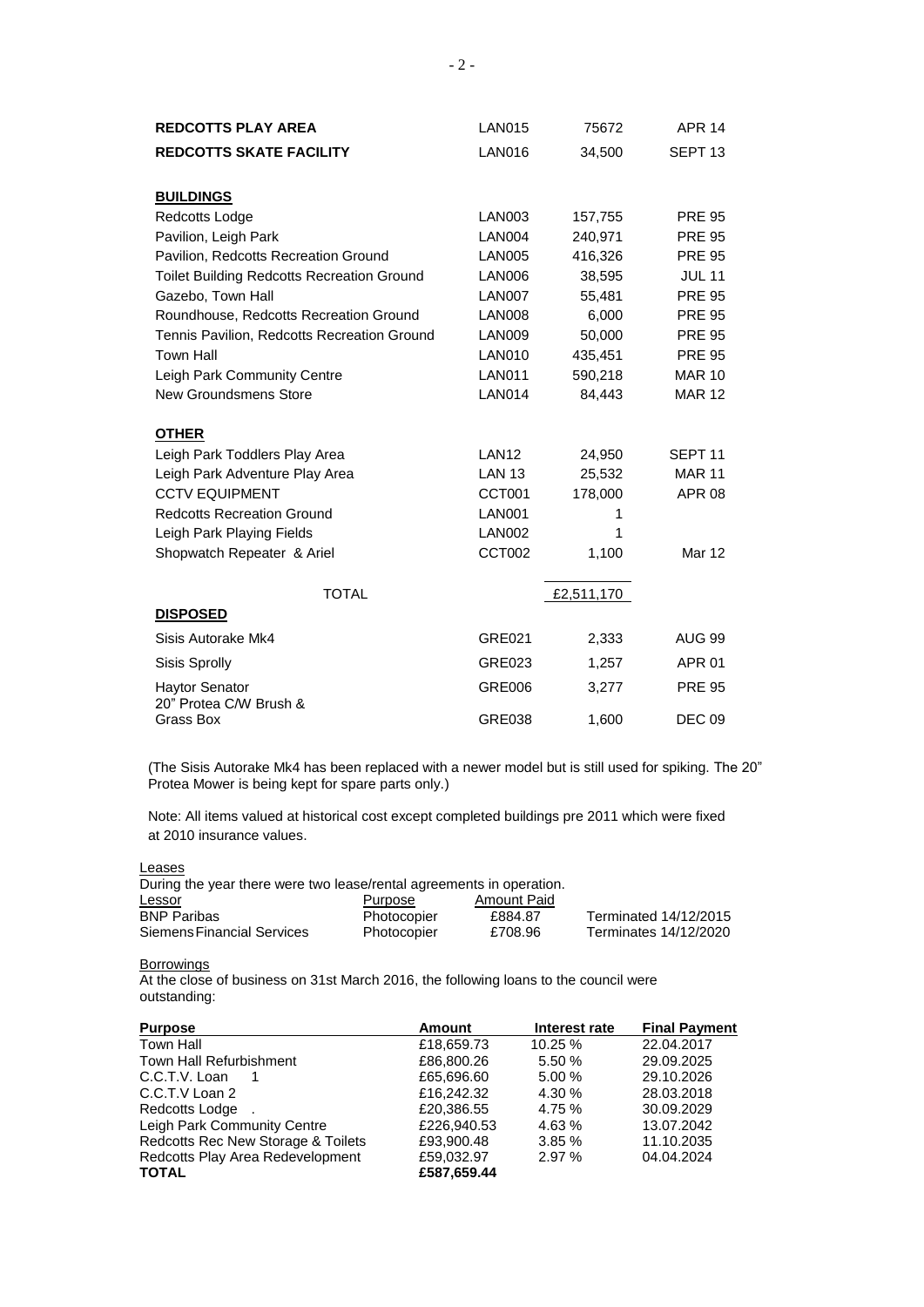### **Debts Outstanding**

At the close of business on 31st March 2016 debts of £29,572.99 were outstanding. The age of the debts were:-

|                         | No.   | Value      |
|-------------------------|-------|------------|
| Less than 3 months old  | 11    | £29,572.99 |
| Less than 6 months old  | O     |            |
| Less than 12 months old | 0     |            |
| Over 12 months old      | 0     |            |
|                         | Total | £29,572.99 |

## Capital Reserve

There are no funds held in a separate account to fund capital expenditure or external loan repayments.

## Agency Work

During the year the Council did not undertake any agency work.

## **Advertising and Publicity**

The following costs for advertising and publicity were incurred during the year.  $C<sub>net</sub>$ 

|                                 | ື         |
|---------------------------------|-----------|
| Advertising                     | £750.80   |
| Website (including development) | £2.262.37 |
|                                 |           |

TOTAL £3,013.17

### Capital Scheme Report

There were no Capital Scheme Projects during the 2015/2016 financial year.

During the year the following fund movements took place:

|                                 | Fund                                           | <b>Balance</b><br>C/F |           |             |             | Balance<br>C/F |
|---------------------------------|------------------------------------------------|-----------------------|-----------|-------------|-------------|----------------|
| Code                            |                                                |                       | Income    | Expenditure | Moved       |                |
| 2800                            | <b>General Balance</b>                         | 126,590.86            | 32,082.22 | 44,736.51   | 8,354.70    | 122,291.27     |
| 2801                            | Fund - Town Hall Refurbishment 6446            | 23,353.90             |           |             | 2,633.67    | 25,987.57      |
| 2802                            | Fund - Buildings 6447                          | 20,542.52             |           | 1,547.50    | $-196.13$   | 18,798.89      |
| 2803                            | Fund - Redcotts Lodge 6452                     | $-106.67$             |           |             | 1,055.84    | 949.17         |
| 2804                            | Fund - Marriage Licence                        | 1,000.00              |           |             | 500.00      | 1,500.00       |
| 2805                            | Fund - Election Exps 5412                      | 12,080.29             |           |             | $-2,852.30$ | 9,227.99       |
| 2806                            | Fund - Resources Asset Replacement 6501& 5413  | 5,642.87              |           |             | 1,063.35    | 6,706.22       |
| 2807                            | Fund - Traff Order/Signs 6251                  | 2,609.00              |           |             |             | 2,609.00       |
| 2808                            | Fund - Contract Work (Rec) 6668 & 6894         | 1,828.34              |           |             | 171.30      | 1,999.64       |
| 2810                            | Fund - Rec Planting 6663 & 6673                | 1,270.14              |           | 436.32      | 221.55      | 1,055.37       |
| 2811                            | Fund - BID Support                             | 0.00                  |           |             |             | 0.00           |
| 2815                            | Fund - Asset Replacement                       | 11,096.72             |           | 3,392.00    | 3,579.00    | 11,283.72      |
| 2823                            | Fund - Redcotts Future Development Fund (6895) | 0.00                  |           |             |             | 0.00           |
| 2824                            | Fund - Car Park/ Footpath                      | 1,989.14              |           | 2,070.00    | 500.00      | 419.14         |
| 2826                            | Fund - Legal Expenses                          | 261.00                |           |             | 200.00      | 461.00         |
| 2828                            | Fund - WBC Cap/ Renewal                        | 2,133.00              |           |             | 505.00      | 2,638.00       |
| 2829                            | Fund - Street Lighting                         | 640.00                |           |             |             | 640.00         |
| 2860                            | Fund - Big Lottery Grant                       | 0.00                  |           |             |             | 0.00           |
| 2880                            | Fund - Mayor's Charities                       | 1,845.15              | 2,626.71  | 2,289.06    |             | 2,182.80       |
| 2897                            | Fund - C.C.T.V Asset Replacement 6500          | 53,702.35             |           |             | $-6,334.00$ | 47,368.35      |
| 2898                            | Fund - Town Crier 5840                         | 0.00                  | 204.00    |             | $-204.00$   | 0.00           |
| 2900                            | <b>Fund - Town Centre Future Enhancement</b>   | 1,425.00              | 1,104.86  |             |             | 2,529.86       |
| 2901                            | Fund - Wimborne & District Community Assoc     | 2,000.00              |           | 2,000.00    |             | 0.00           |
| <b>Bal Excl General Reserve</b> |                                                |                       |           |             |             |                |
|                                 |                                                | 143,312.75            | 3,935.57  | 11,734.88   | 843.28      | 136,356.72     |
|                                 | <b>Bal inc General Reserve</b>                 | 269,903.61            | 36,017.79 | 56,471.39   | 9,197.98    | 258,647.99     |